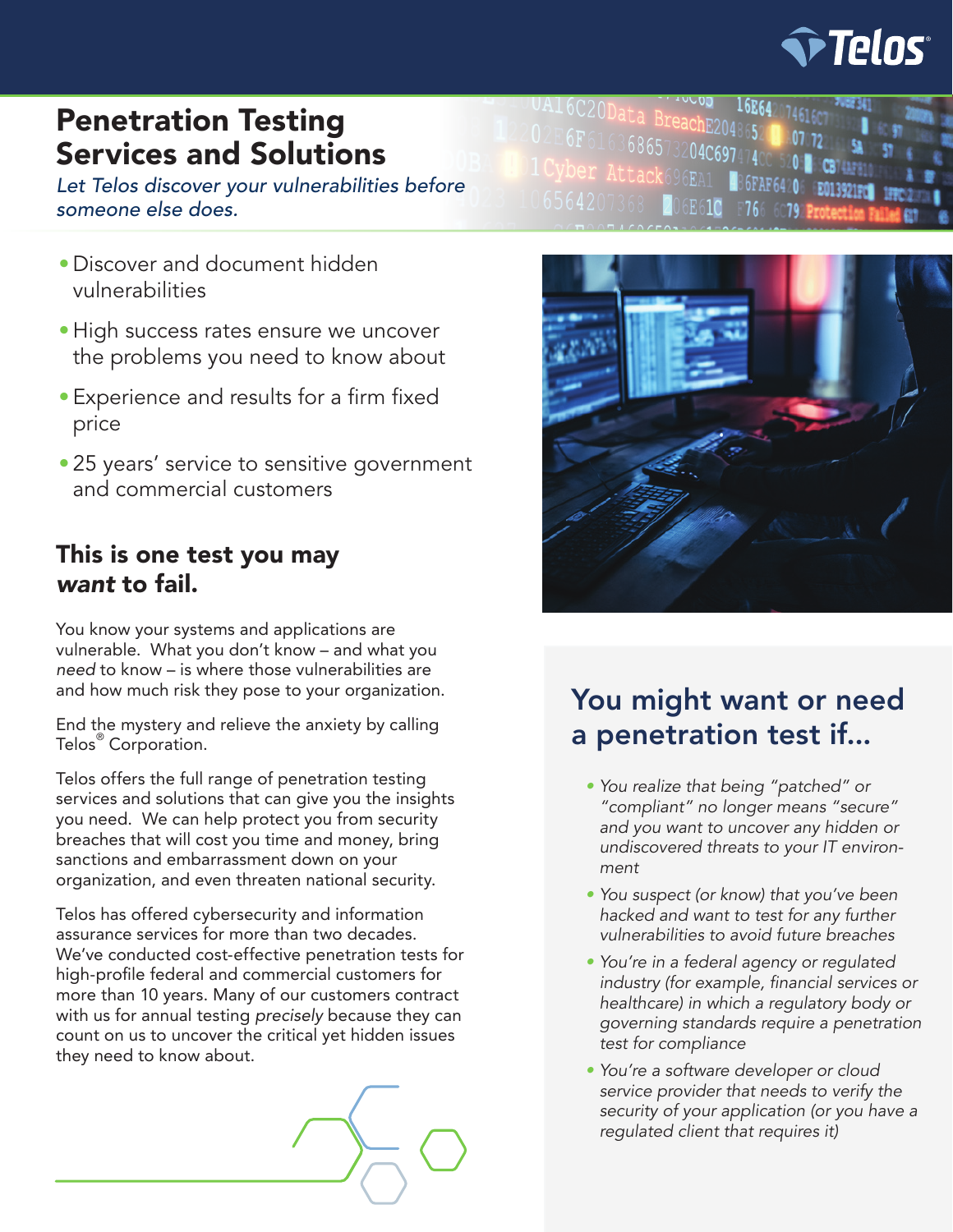

# The Telos Difference: Experience and Results for a Firm Fixed Price.

Telos offers the skills, capabilities, and background that combine to make a formidable "enemy" when it comes to testing your systems. With Telos, you benefit from:

High success rates. Telos personnel go to extra lengths to uncover gaps in your security, often revealing obscure vulnerabilities that even the developers of your applications aren't aware of. Since the point of a penetration test is to uncover these kinds of problems in order to help protect your company, it only makes sense to turn to the company that can find more of them faster.

Ongoing relationships with high-assurance, high-security customers. Our customers are among the most security-conscious government and commercial organizations in the world. They return to us year after year – in many cases, for more than a decade – to get the in-depth penetration testing they know they need to stay vigilant in the face of increasing and ongoing threats.

Personnel who are trustworthy, cleared, credentialed, and trained. Because you're asking us to break into the inner-most recesses of your IT systems, you need the assurance that our personnel can be trusted and won't make mistakes. Many of our personnel are certified ethical hackers (CEHs) or have other certification such as Offensive Security Certified Professional (OSCP) or CISSPs. We have a strong commitment to cross-training our personnel so they can handle the full scope of cyber-related tasks including white-hat hacking, vulnerability analysis, assessment and authorization (A&A), and others.

A firm fixed price (FFP) with a guaranteed level of effort. We establish up-front the level of effort involved in your penetration test, including the level of analysis that will be expended. This gives you a clear understanding of the costs involved going into the testing process. You'll be pleasantly surprised how cost-effective a Telos penetration test can be.

## The Telos Methodology

Our experts don't just run a few automated scans and hand you a canned report. Each Telos penetration test is a hand-crafted and thoroughly executed assault on your systems and applications. Our goal: to reveal any hidden threats and vulnerabilities so you can take action to address them. Our methodology includes:

Planning and execution by highly skilled cybersecurity experts. Telos penetration testers run a full series of hand-crafted simulated attacks against your systems and applications. We view your systems the way an intruder would – anything from a teen thrill-hacker to malicious assaults by highly skilled adversaries. Our personnel can quickly identify the most likely vectors for attacks.

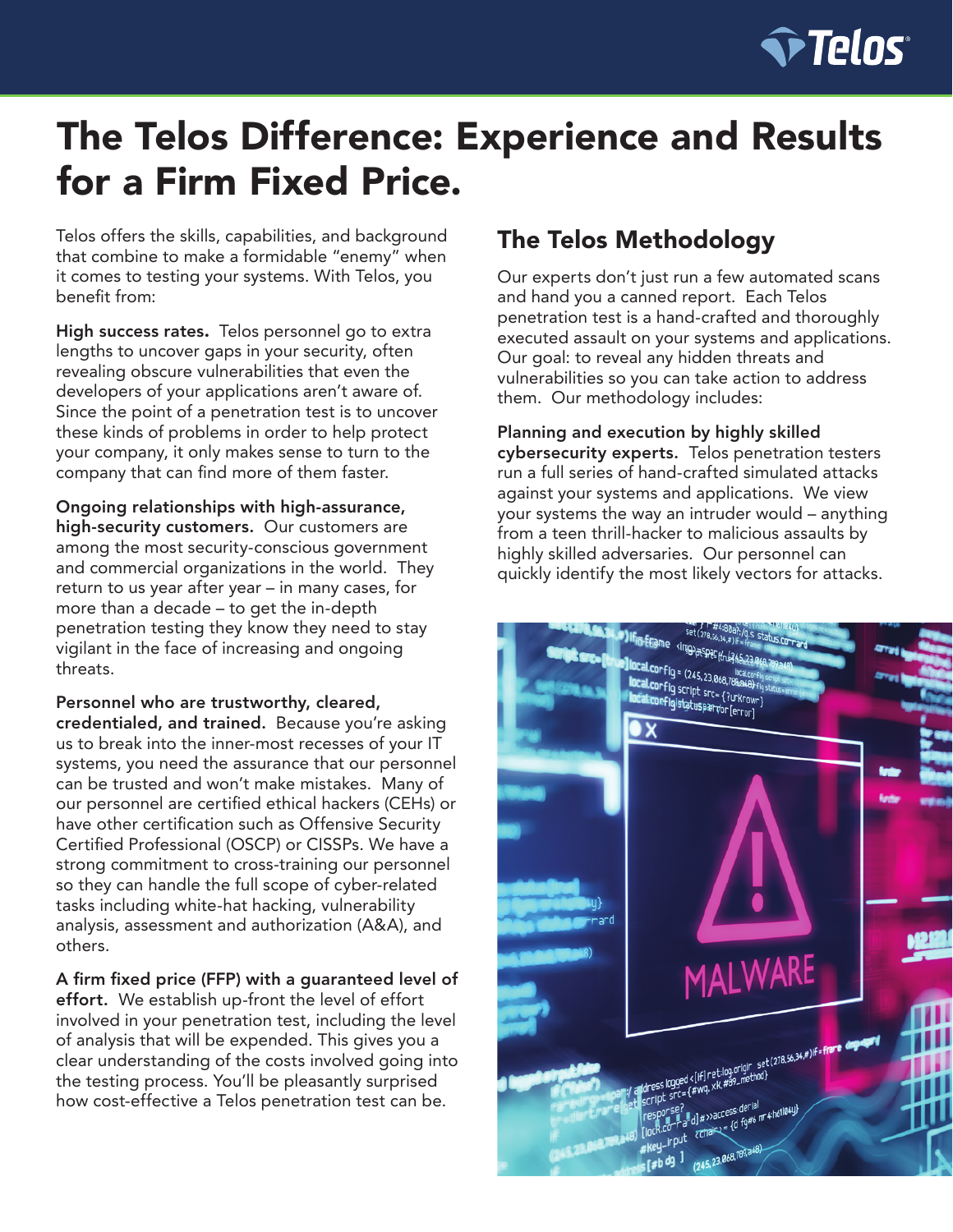

DOAF JOUTOODODHI UIUUIO FOOFOOAFFA33CO8E00F2A5697D011A56AFE64 07468652 T1D01 02073 C732C20736852756B013 0AA20633 02073 C732C20730032730D0102 Compromi<br>16E642001ALB719System Safety Compromi

A firmly established level of effort. Our methodology includes a clear understanding of which assets are within the evaluation boundary. This level of effort can be correlated to the importance of the systems, the system owner's risk aversion, or the anticipated motivation of adversaries.

Strict rules of engagement. We establish a strong, concise document signed by both parties that establishes the ground rules for your engagement, including when and where we will be testing, which systems we're attacking, start and stop rules, and other guidelines for our mutual protection and security.

Emergency notifications. Prior to the onset of testing, we determine when a customer should be immediately notified of an issue. For instance, if a critical asset has been compromised through our efforts, we can immediately notify you so that a remediation can be put into place now, as opposed to waiting for our report findings.

The right tools for the job. Our tests always have humans behind them, but the right tools can uncover common problems and expedite the entire process. Using a full complement of commercial and open-systems tools to map and gather information about the intended targets, we collect information regarding open ports and services, versioning, routing, and other parameters.

# **Think you're too small to be hacked? Think again.**

A common myth is that "we're too small for anyone to be interested in hacking us." Actually, small and medium-sized enterprises make the most enticing targets for cyber attacks. Why?

Because the bad guys assume these organizations pay less attention to cybersecurity and have fewer resources to put toward the problem. Grabbing relatively modest assets from dozens of small businesses can be easier and more rewarding than the effort involved in making a major haul from a large enterprise.

More importantly, small and medium organizations are often integrated with the systems and networks of larger partners and customers. Bad actors can take advantage of smaller targets in order to breach those more enticing targets. Protect yourself and your partners and customers by letting Telos discover those vulnerabilities first.

Thoroughly researching your systems. Just as burglars and con artists do, we begin by "casing the joint" – researching your systems and applications for known and unknown vulnerabilities as a starting point for our investigations. (A lot of this information is posted and shared in unsavory digital neighborhoods; places we'll go so you won't have to.)

#### Tool usage and development has been a part of our assessment and authorization practice for over 20 years. Tools that we are proficient in and have successfully used during our penetration test efforts include:

- AppDetective™
- AppScan®
- Burp Suite
- CORE Impact®
- Metasploit® Framework
- Nessus®
- Nikto
- Nmap
- Retina
- w3af
- WebInspect
- WebScarab (or similar proxy technology)